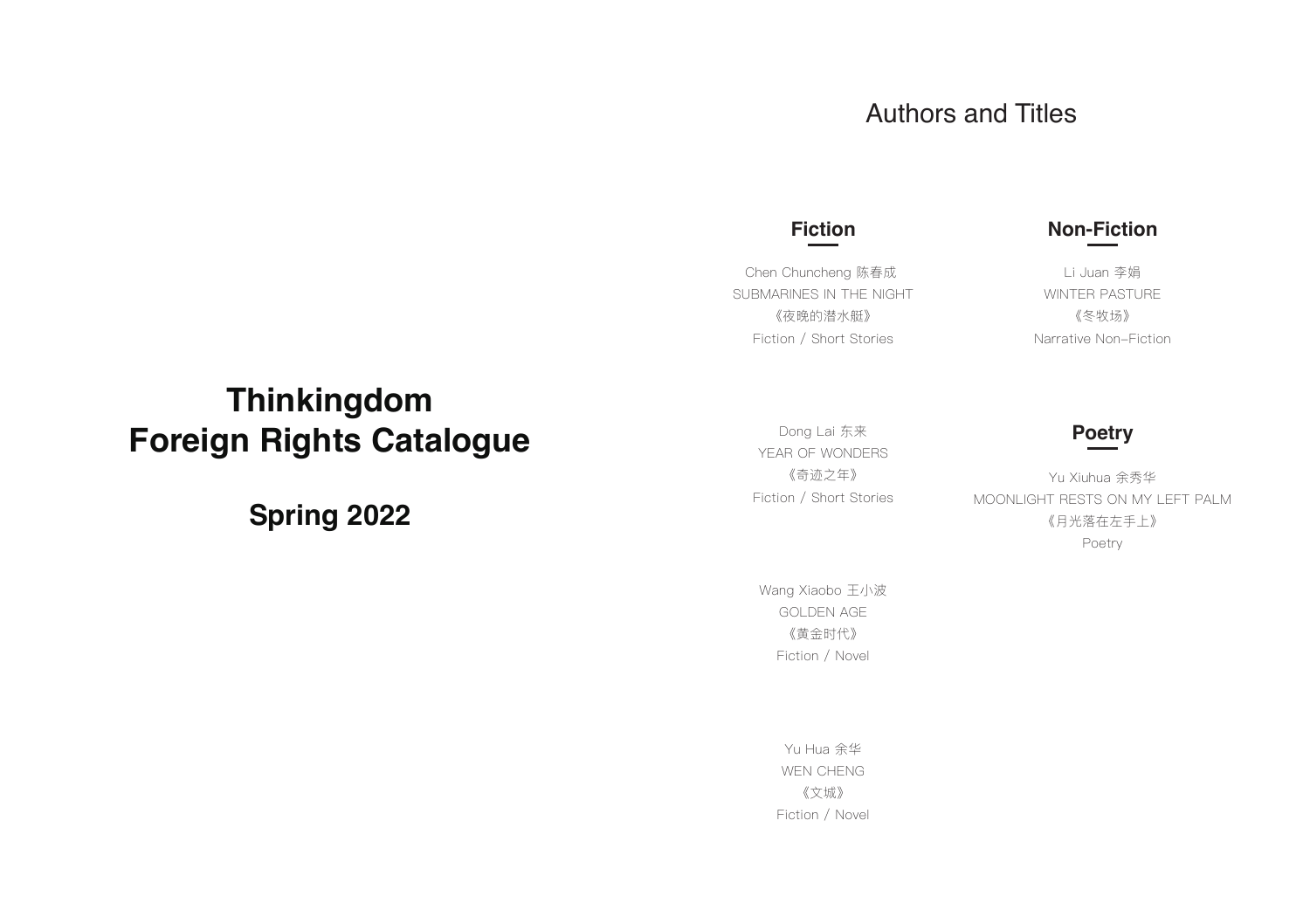# **SUBMARINES IN THE NIGHT 《夜晚的潜水艇》**

Genre: Fiction / Short Stories Original Language and Publisher: Chinese, Imaginist Publication Date: September 2020 Pages: 224 pages English sample available.

**Rights Sold: - Japanese (Astra House Japan)**



**PageOne Literary Award, Spring 2021 One Way Street Bookstore Book Award, 2020 Asia Weekly 10 Best Fiction Books of 2020 Douban Best Books of 2020, Best Chinese Fictions of 2020 Blancpain-Imaginist Literary Prize, 2021**

#### **"Perhaps everything, I reckon, connects with one another in ways unknown to us."**

A collection of nine short stories delving into the unbearable weight of norms, the excess of imagination, and the fierceness of art, interweaving the speculative genre with Chinese folklore.

These stories turn the spotlight on characters who throw themselves into the suicidal beauty of art-making and becoming. A young painter-to-be, caught by a daydreaming compulsion, pictures his bedroom as a submarine every night. A group of Buddhist monks are convinced that the best way to save a splendid calligraphic work from the turmoil of the Cultural Revolution, is to keep it out of sight once and for all. After three thousand years of slumber, a man wakes up to find that the entire universe will be at stake if he loses memories about a canonical novel. After serving at the Office of Music Censorship in Leningrad for decades, an officer finds himself deeply attracted to the illicit music submitted by a mysterious author, the revelation of whose identity will forever change the officer's life.

Effortlessly swinging from ruminations on craftsmanship to satires about efficiency and stability, these stories remind any reader of the sheer pleasure of encountering a lyrical language and genuinely inventive narratives. Elegantly summoned and revived, the sensibility of classical Chinese literature seeps through these pages, gesturing toward how alternative ways of being can be radically imagined and lived.



# **CHEN CHUNCHENG**  陈春成

Chen Chuncheng was born in Ningde in 1990. He was working as a landscape engineer when he began to publish fiction online in 2017. His short story "The Musicians" was listed as one of the 10 best short stories in 2019 by the prestigious Chinese literary magazine *Harvest*. His debut short story collection *Submarines in the Night* (2020) has been a critical success, garnering the inaugural PageOne Literary Award and the Blancpain-Imaginist Literary Prize in 2021.

Chen Chuncheng writes in a clear and elegant way rarely found among the younger generation of writers. These stories bring about a happy marriage between world literature and the classical canon. His writing feels neat and tidy, and yet it relentlessly probes into all kinds of crises: totalitarianism, paranoia, the end of history, memory loss, distressing evenings, uncanny dreams, and the ever-deferred redemption.

#### **—— David Wang, Professor of Chinese Literature, Harvard University**

Chen Chuncheng is a surprise. What makes his writing stand out is how it strikes the balance between lightness and rigorousness - highly imaginative, yet rigorous in engaging with the reality. **—— Yu Hua, writer**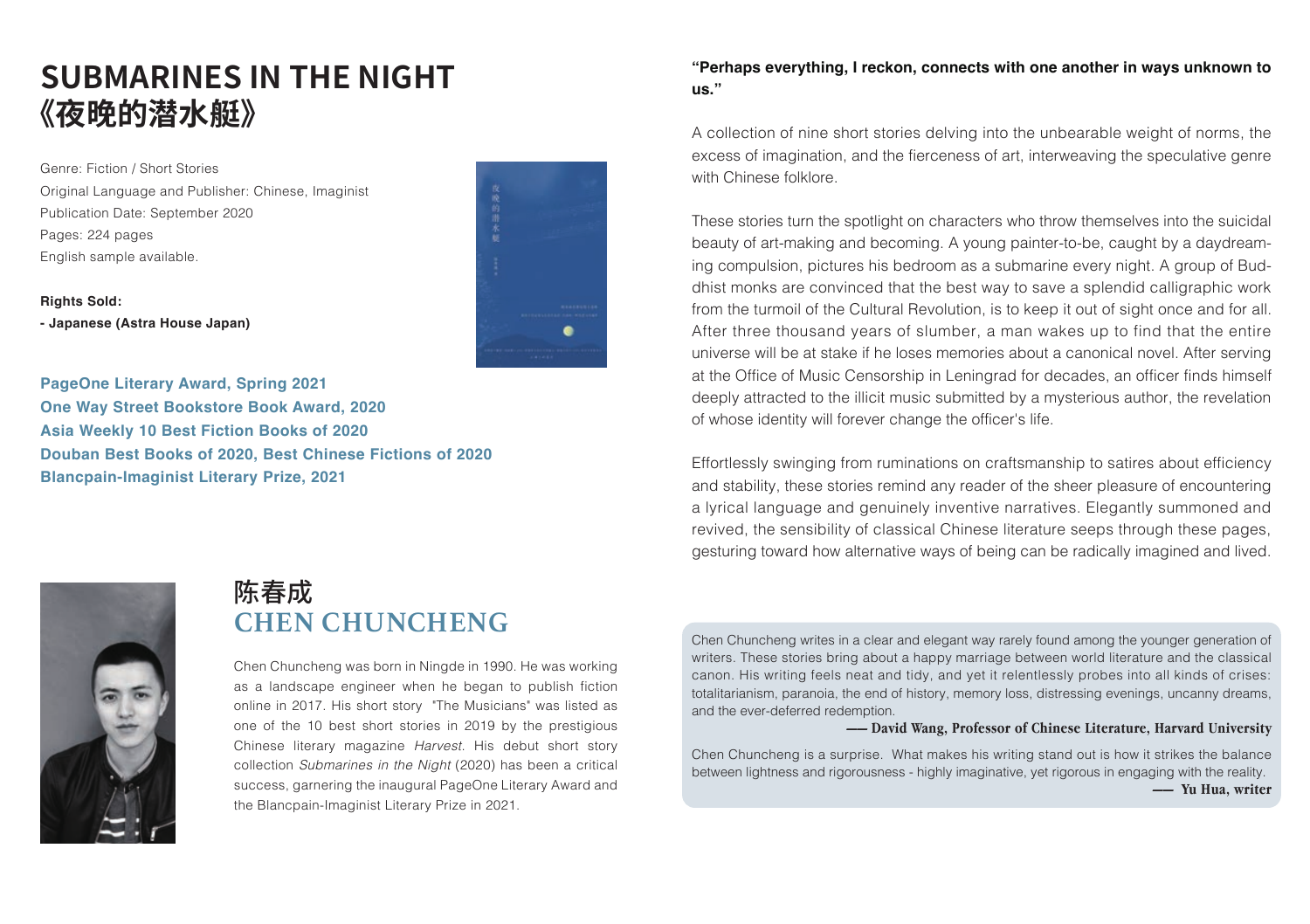# **YEAR OF WONDERS 《奇迹之年》**

Genre: Fiction / Short Stories Original Language and Publisher: Chinese, Shanghai 99 Readers Publication Date: April 2021 Pages: 260 pages English sample available soon.

#### **PageOne Literary Award, Fall 2021**



### **"On December 21st, 2012, the day everyone knows too well, the world has already ended."**

In this kaleidoscopic survey of life in contemporary China, Dong Lai interrogates the everyday till it shatters into magical fragments. She is representative of a new generation of writing that refuses to paint away individual struggles with dislocation, loss, and anxiety during the nation's high-growth period.

In Dong Lai's empire of words, any attempt to separate fiction from history, fantasy from reality, is simply doomed to fail. Amid the feverish pursuit of psychic powers in the 1980s, a child finds himself in possession of an unexpected talent of bending metal cutlery by staring at it. A millionaire writes an epic play for a lover who never reads it. Two veterinarians, while wandering around to perform pet euthanasia, gradually lose the ability to recognize human faces. A mesmerizing fictional city looms on the horizon as a young couple goes for a long walk. When a high schooler turns his back on a potentially bright future with a senseless act of violence, everyone desperately strives to understand what lies beneath his impulsive murder of the only person that could have empathized with him.

Each story in this collection confronts readers with a definite sense of disenchantment in a unique, unforgettable way. With incredibly rich sensual details and surprisingly diverse narrating voices, Dong Lai calls back, in a timely and powerful manner, a world that was once full of wonders and magic, and yet vanished without a trace before anyone could fully grasp its profound implications.



## **DONG LAI** 东来

Dong Lai (b. 1990, Jingdezhen, China) received the First Prize of the Douban Writing Contest for her novel *Escaping the Heat Island* in 2019. She is the author of the short story collections *Deep in the River* (2019) and *Year of Wonders* (2021). *Year of Wonders* won the PageOne Literary Award in 2021. Prior to becoming a freelance writer, Dong Lai worked in journalism and advertisement.

A plurality of temporalities operates in her language … A young writer with multiple selves, who opens herself up for suspension, leaps forward to the possibility of language, and pays homage to the vanishing.

#### **—— Hu Sang, poet**

Borderless writing … Capturing the collective memories that have once existed with such sharpness but faded away into the mist too soon.

**—— Committee of the PageOne Literary Award**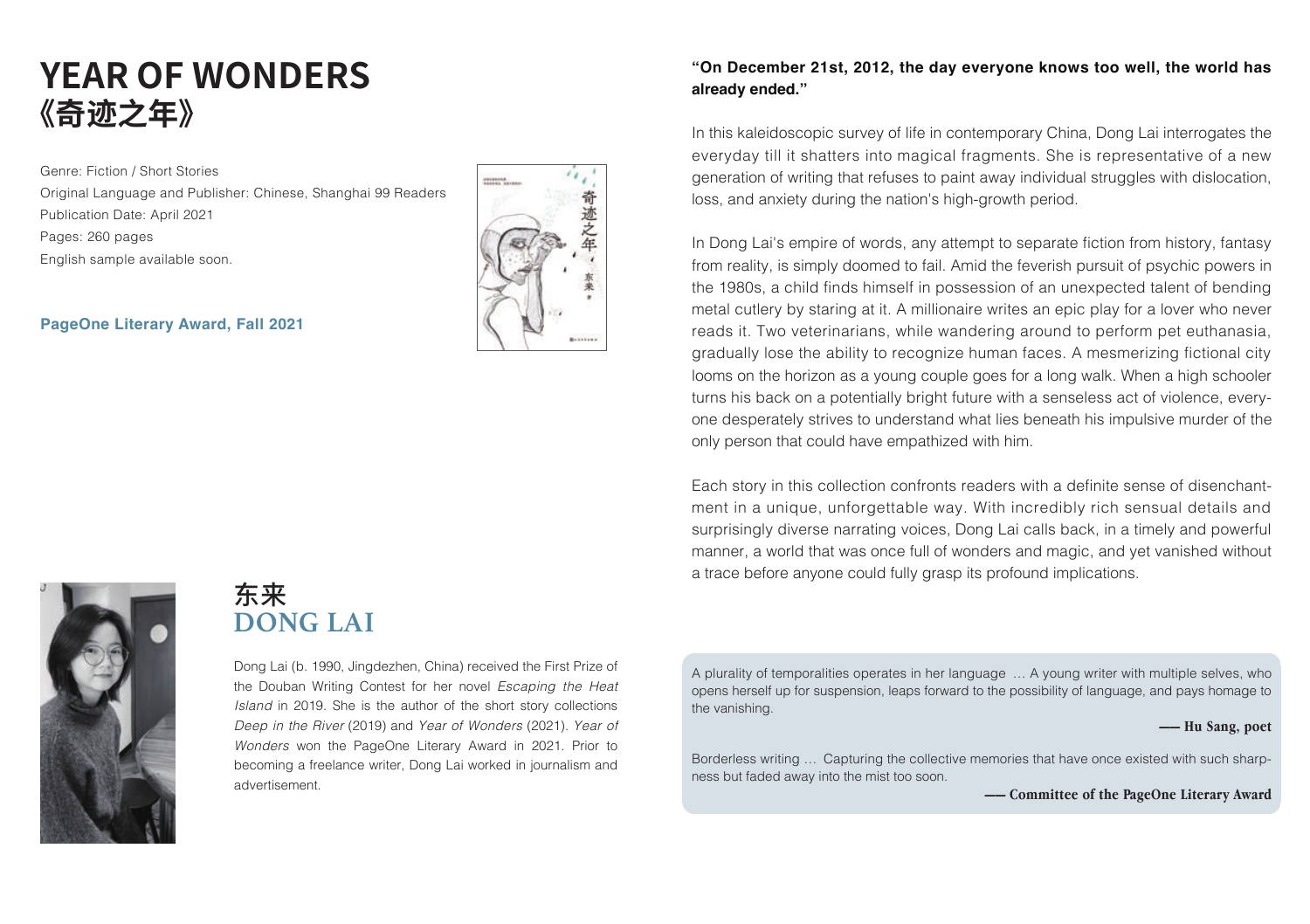# **GOLDEN AGE 《黄金时代》**

Genre: Fiction / Novel Original Language and Publisher: Chinese, Thinkingdom Publication Date: June 2021 (first published in 1992) Pages: 244 pages Full English translation available.

#### **Rights Sold:**

- **English (Astra House)**
- **Hebrew (Modan)**
- **Korean (Changbi)**
- **German (Matthes & Seitz)**
- **Spanish (Galaxia Gutenberg)**
- **Danish (Korridor)**
- **Polish (P.I.W.)**
- **Japanese (Bensei Publishing Inc.)**





### **Like Gary Shteyngart or Michel Houellebecq, Wang Xiaobo is a Chinese literary icon whose satire forces us to reconsider the ironies of history.**

*Golden Age* chronicles the vicissitudes and the sexual awakening of Wang Er, a young, educated man who, like millions of Chinese youths during the Cultural Revolution, was sent to the rural province of Yunnan for his reeducation. There he tediously spends his days, between the dull tasks of taking the buffalo out to graze, and the quarrels and foolish accusations among his colleagues in the production team. When he meets the young nurse Chen Qingyang, sex becomes Wang Er's way out from tedium and humiliation, and his profound resistance to authority.

Accused of adultery, Chen and Wang are arrested by the local authorities and forced to write a confession for their crimes but instead, Wang takes it upon himself to write a modernist literary tract, exposing the absurdity and arbitrariness of the system. Twenty years later, when Wang and Chen run into each other in Beijing by chance, both reckon that, despite all the sufferings and the painful epiphany of the banality of their existence, those years in Yunnan were indeed their Golden Age.

What makes this novel both hilarious and important is Xiaobo's use of the awkwardness of sex as a metaphor for all that occurred during the Cultural Revolution. This achievement was revolutionary and places *Golden Age* in the great pantheon of novels that highlight the freedom and authenticity of human nature.



# 王小波 **WANG XIAOBO**

Wang Xiaobo was born in Beijing in 1952. During the Cultural Revolution, as millions of urban youths, he was sent to Yunnan province to learn from the farmers and then to Shandong province, where he served as a community teacher. He pursued an undergraduate degree at Renmin University of China in Beijing in 1978. In 1984, he moved to the U.S. and received a master's degree from University of Pittsburgh. Coming back to China in 1988, he worked as a lecturer until 1992 when he resigned to become a full-time writer. He died in 1997 at the age of 45.

A leading literary icon in the 90s China, Wang Xiaobo's cerebral and sarcastic narratives are regarded as a vivid reflection on the failures of individuals, as well as the enormous political, social, and personal changes in 20th century China.

*Golden Age*, long admired in many circles, may prove a revelation to readers outside China. Wang Xiaobo steeped himself in the literatures of East and West, and the blending of influences – including Proust and Twain – makes for a searingly funny and fearless narration full of brilliant headlong riffs on sex, time, history and the terrifying absurdities of the Cultural Revolution. Bawdy, earthy, cerebral, outrageous, bleakly hilarious and off-handedly brave, this novel is like nothing else.

**—— Sam Lipsyte, author of** *The Ask and The Subject Steve*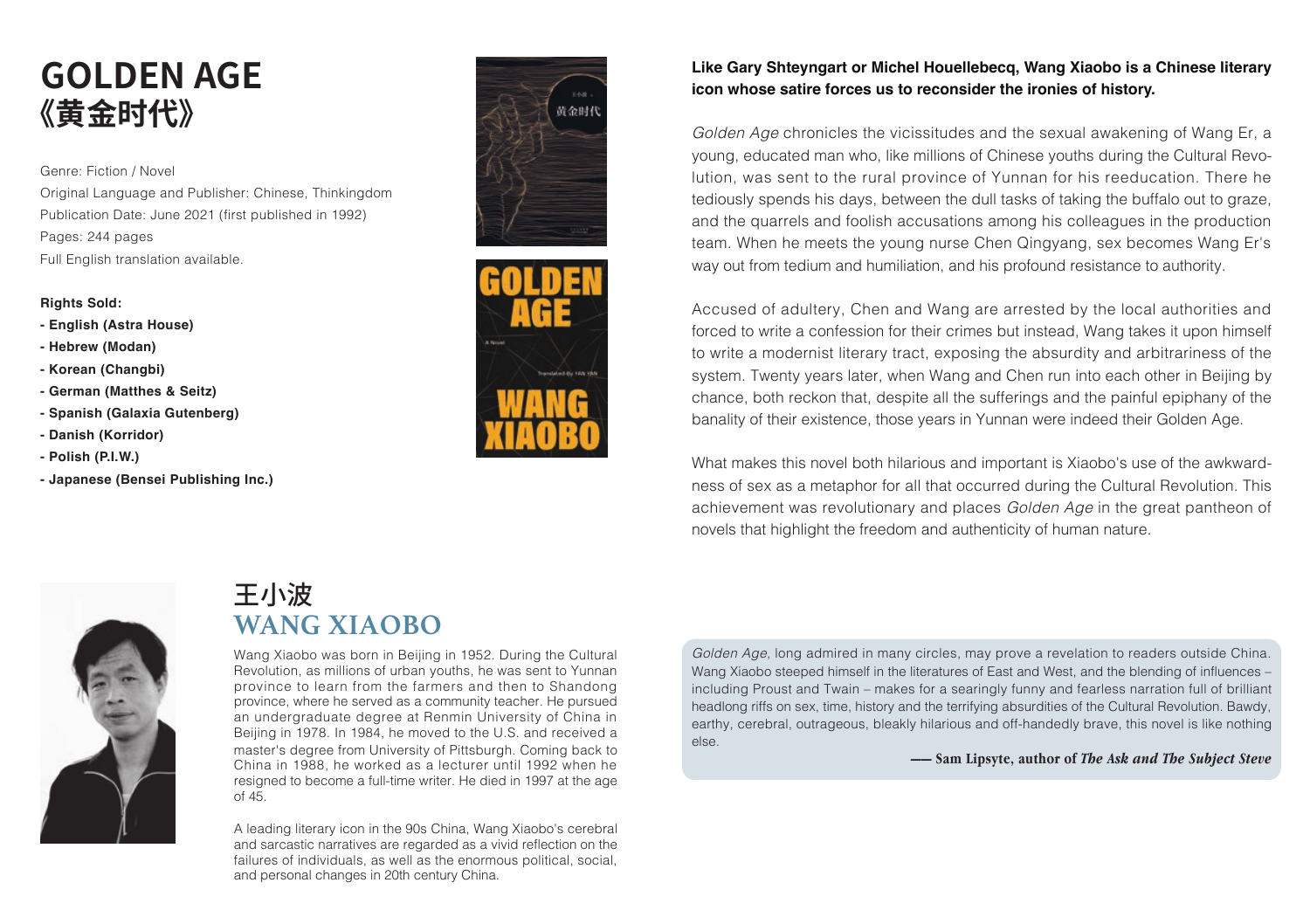# **WEN CHENG 《文城》**

Genre: Fiction / Novel Original Language and Publisher: Chinese, Thinkingdom Publication Date: March 2021 Pages: 352 pages Full English translation available.

#### **Rights Sold:**

- **Dutch (De Geus)**
- **French (Actes Sud)**
- **German (Matthes & Seitz)**
- **Indonesian (Gramedia)**
- **Italian (Feltrinelli)**
- **Korean (Prunsoop)**
- **Thai (Nanmeebooks)**
- **Mongolian (Nepko)**
- **Turkish (Jaguar)**
- **Vietnamese (Coral Books)**
- **TV rights**



## 余华 **YU HUA**

Yu Hua is one of the best-known Chinese writers. Born in 1960, he belongs to the generation of avantgarde writers who transformed the landscape of modern Chinese literature after the Cultural Revolution in the 1980s.

He is the author of six novels, several collections of short stories and essays to date. His works have been translated into more than thirty languages. In 2002, he became the first Chinese writer to win the James Joyce Award. His novel *Brothers* was short-listed for the Man Asian Literary Prize and awarded France's Prix Courrier International, and the novel *To Live* earned him Italy's Premio Grinzane Cavour.



Lin Xiangfu is a mysterious figure for the locals in a remote southern town called Creek Town. Ten years ago, he showed up unexpectedly on an extraordinary snowstorm day, imploring for milk to feed his daughter in a heavy northern accent. Now, he is the richest landlord with no hint of his past disclosed, except for one thing: he has always been looking for a city named Wen Cheng, a place that no one has ever heard of. For Lin, this is exactly where he is meant to be but doomed to miss, all because of a woman, Xiao Mei.

Years ago, when northern China foreboded abundance and a chance for a new start, Xiao Mei dropped by Lin Xiangfu's mansion on an autumn dusk. To Lin, Xiao Mei was tender and caring, yet utterly elusive. They shared a living together and brought up their child. Life flowed in such tides till one year later when, as unexpectedly as she entered Lin's life, Xiao Mei disappeared. She left Lin with his daughter and only one clue about herself: a place she once whispered, Wen Cheng.

In this account of Lin's unwavering quest for love, a dazzling kaleidoscope of lives in China's darkest historical era, spanning from the collapse of Qing dynasty to the warlord tumults in the 1930s, is brought to life: bandits who kill and save, landlords who enslave and liberate, prostitutes and fortune tellers who trick and help. Through civil wars and bandit assaults, surviving famines and droughts, Lin is determined to find Xiao Mei, at the risk of his own life.

Steeped in the language and traditions of Southern China, interweaving folklore-like stories with a historical narrative, larded with Yu Hua's characteristic deadpan humor, *Wen Cheng* is an epic of a man and a woman's odyssey across mainland China for a different destiny and an unyielding love, a gripping narrative of unrelenting fate and unfailing humanity.

I believe in the possibility of utmost kindness, and thus I embark on narrating the life of a man with such kindness.

**—— Yu Hua**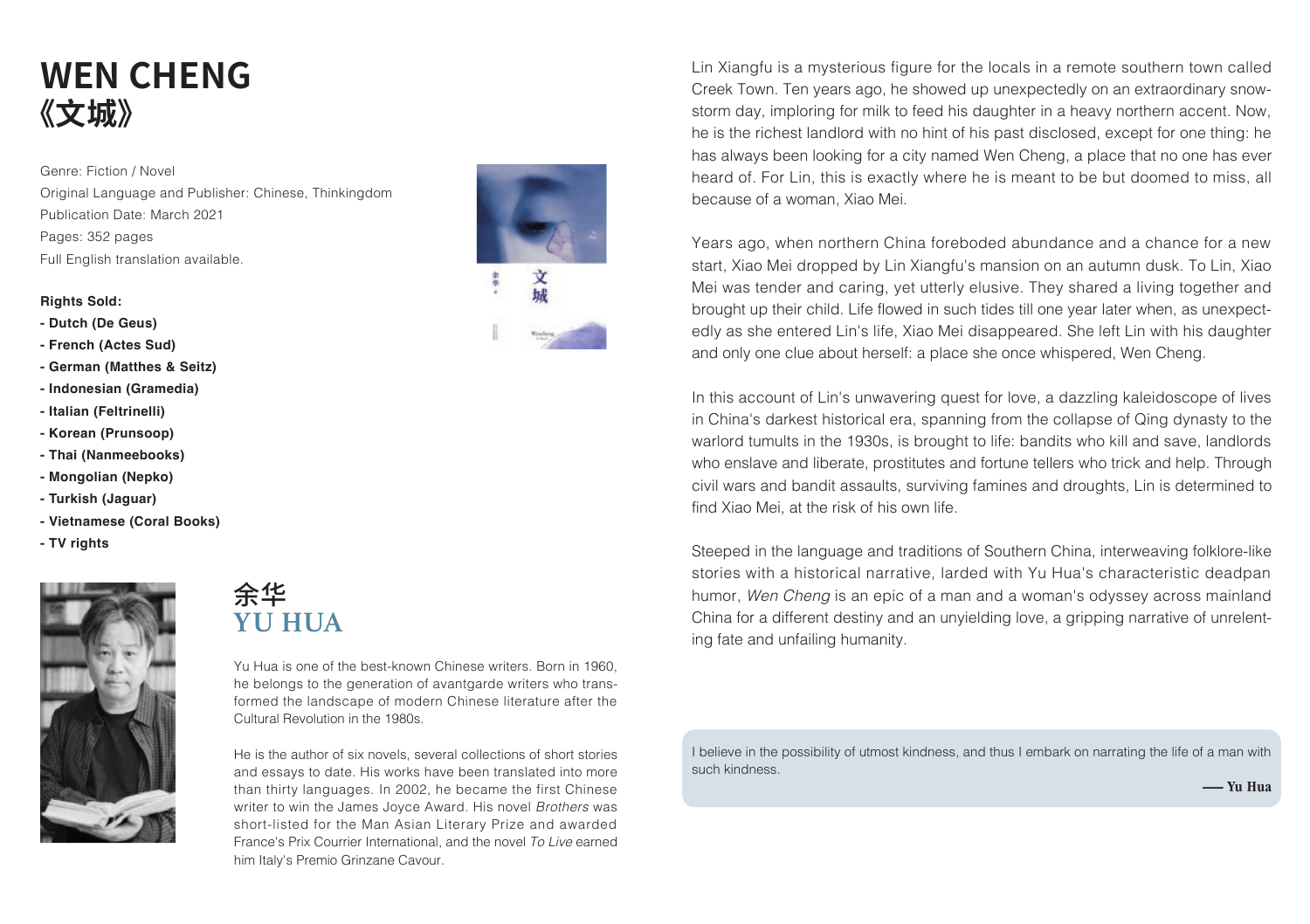# **WINTER PASTURE:**

**One Woman's Journey with China's Kazakh Herders 《冬牧场》**

Genre: Narrative Non-Fiction - Memoir / Nature / Travel Original Language and Publisher: Chinese, Thinkingdom Publication Date: November 2018 (first published in June 2012) Pages: 352 pages Full English translation available.

#### **Rights Sold:**

- **World English (Astra House)**
- **German (Blessing)**
- **Japanese (Astra House Japan)**





**Best Travel Books of 2021,** *The Washington Post* **100 Notable Translations of 2021,** *World Literature Today* **51 favorite books of 2021,** *Washington Independent Review of Books*



## 李娟 **LI JUAN**

Li Juan was born in Xinjiang in 1979 and grew up in Sichuan Province. She spent her youth running a small convenience store with her mother in a town where nomads shopped. She worked in a factory in the city of Urumqi and began to serve in a bureau office in 2003. Prior to becoming a full-time writer in 2008, she began her writing career in 1999 as a columnist for influential newspapers such as *Southern Weekly* and Hong Kong's *Wen Wei Po*. Widely regarded as one of the best narrative non-fiction writers in China today, Li Juan is the winner of numerous prestigious awards including the Mao Dun Literature Award and the Tencent Literature Award. *Winter Pasture* is her most popular and representative work.

Li Juan and her mother own a small convenience store in the Altai Mountains in Northwest China, where she writes about her life among grasslands and snowy peaks. To her neighbors' surprise, Li decides to join a family of Kazakh herders as they take their 30 boisterous camels, 500 sheep and over 100 cattle and horses to pasture for the winter. The so-called "winter pasture" occurs in a remote region that stretches from the Ulungur River to the Heavenly Mountains. As she journeys across the vast, seemingly endless sand dunes, Li helps herd sheep, rides horses, chases after camels, builds an underground home using manure, gathers snow for water, and more.

With a keen eye for the understated elegance of the natural world, and a healthy dose of self-deprecating humor, Li vividly captures both the extraordinary hardships and the ordinary preoccupations of the day-to-day of the men and women struggling to get by in this desolate landscape. Her companions include Cuma, the often drunk but mostly responsible father; his teenage daughter, Kama, who feels the burden of the world on her shoulders and dreams of going to college; his reticent wife, a paragon of decorum against all odds, who is simply known as "sister-in-law."

In bringing this faraway world to readers beyond the northwestern tip of China, Li Juan creates an intimate bond with the rugged people, the remote places and the nomadic lifestyle. In the signature style that made her an international sensation, Li transcends the travel memoir genre to deliver an indelible and immersive reading experience on every page.

Deeply moving… Full of humor, introspection and glimpses into a vanishing lifestyle. **——** *The New York Times Book Review*

A seamless blend of memoir, travelogue, and nature writing, Juan's skillful prose paints an extraordinarily vivid picture of a remote world … This mesmerizing memoir impresses on every page.

**——** *Publishers Weekly***, starred review**

A warm portrait of stark, strenuous lives in remote China… A rare look at a disappearing world. **——** *Kirkus Reviews*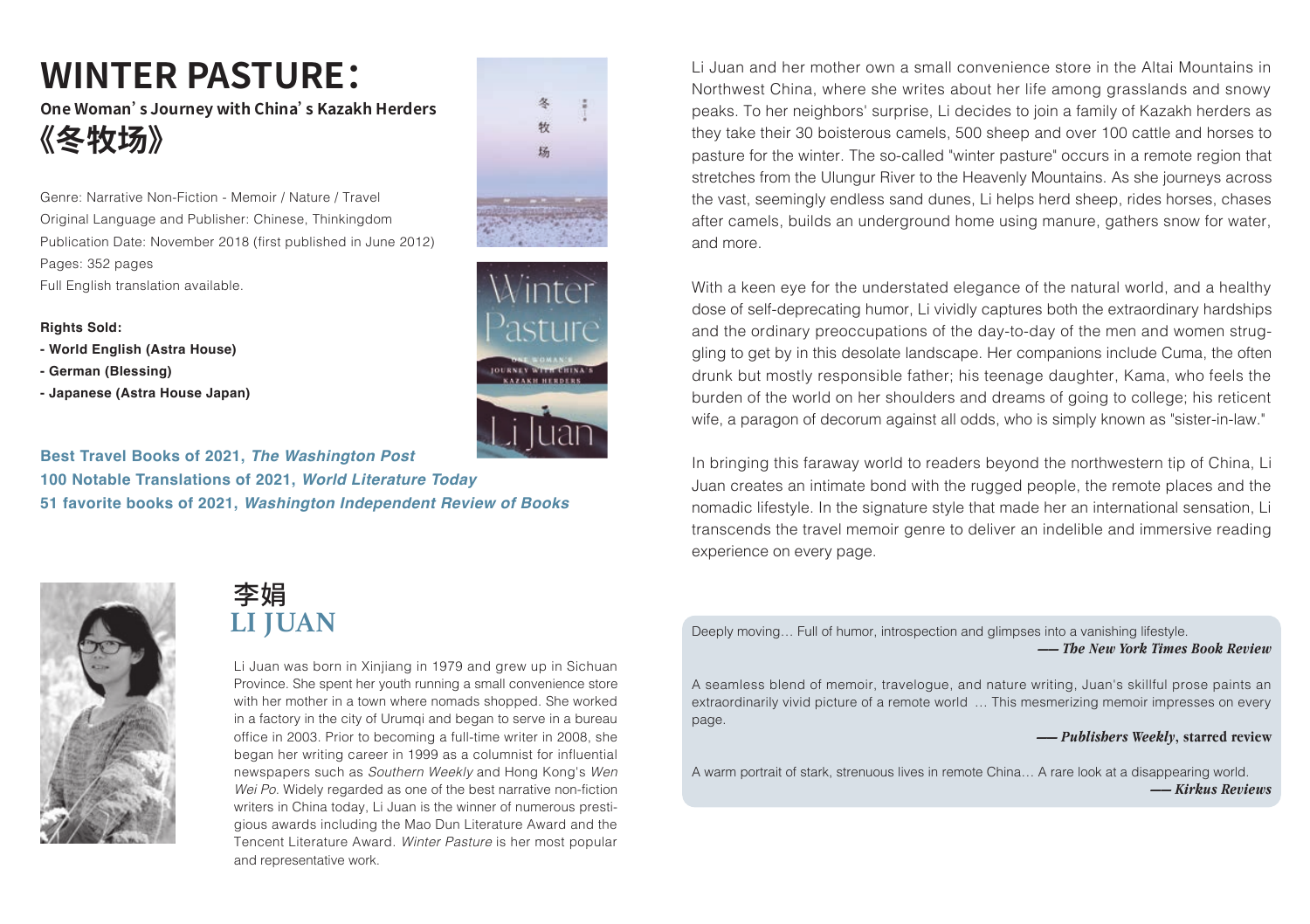# **MOONLIGHT RESTS ON MY LEFT PALM 《月光落在左手上》**

Genre: Poetry

Original Language and Publisher: Chinese, Thinkingdom; Publication Date: September 2020 (first published in 2015) Pages: 255 pages Full English translation available.

**Rights Sold:** 

**- World English (Astra House)**





In defiance of the stigma attached to her disability, her status as a divorced single mother, and as a peasant in rural China, Yu Xiuhua found her voice in poetry. Starting in the late 90s, writing has become a vehicle for her to explore and share her reflections on homesickness, family and ancestry, as well as the reality of disability in the context of a body's urges and desires.

In 2014, Yu's poem "Crossing Half of China to Fuck You" blew open the doors on the world of contemporary Chinese poetry. She became an Internet sensation, finding a devoted following among young readers who enthusiastically welcomed her fresh, bold, confessional voice into the literary canon.

The rhythm of Yu's writing rises and falls with the seasons, capturing the physical toil of farming, the textures of leaves and grasses, and the light contained in a raindrop or dancing on a rock. Yet, her relationship with the nature goes further than one of admiration, trust, and peace – Yu also reflects on the suffocating impossibility and frustration around her and the limitations of the body.

This collection includes more than fifty poems, sectioned by eight lyrical essays. Thematically organized, these essays and poems are in conversation with each other around subjects that include love, nostalgia, mortality, the natural world, and writing itself.



## 余秀华 **YU XIUHUA**

Yu Xiuhua (b.1976) grew up in an impoverished family in rural Hubei, China. Born with cerebral palsy, she was unable to attend college or find work. While trapped in an arranged marriage, she began to write poetry in 1998 and gained wide recognition in 2014 when her poem "Crossing Half of China to Fuck You" became an online sensation. Her poetry collection *Moonlight*  Rests on My Left Palm (2015) sold over 300,000 copies, breaking the record for Chinese poetry titles in the past two decades. Yu received the Peasant Literature Award in 2016. *Still Tomor-Tomor row*, an award-winning documentary film about her life and poetry, was released to critical acclaim the same year. In 2018, she was awarded the Hubei Literary Prize.

The ruminative essays, rendered in elegant but somewhat mannered prose, offer context and insight on her life and poetry... The poems, which compress her thoughts into daring and disconcerting forms, are another matter... The multiplicity, therefore, becomes essential, as the poems are rarely frozen in a single feeling. Yu renders her life in a way that is irreducible.

**—— Chris Littlewood,** *The Washington Post*

The poet's language rises out of the natural, tinged by elemental soil and light. **—— Yusef Komunyakaa, Winner of the Pulitzer Prize for Poetry (1994)** 

Yu Xiuhua's writing is steeped in the imagination... Many of the poems included in this work are moving precisely because of how they register the limits of the imagination, rather than its transformative capacities... Rejecting the poetics of metaphor, lines like [Yu's] call on us to look closely, listen carefully, and notice the world around us.

**—— Rebecca Ruth Gould,** *Harriet Books***, the Poetry Foundation**